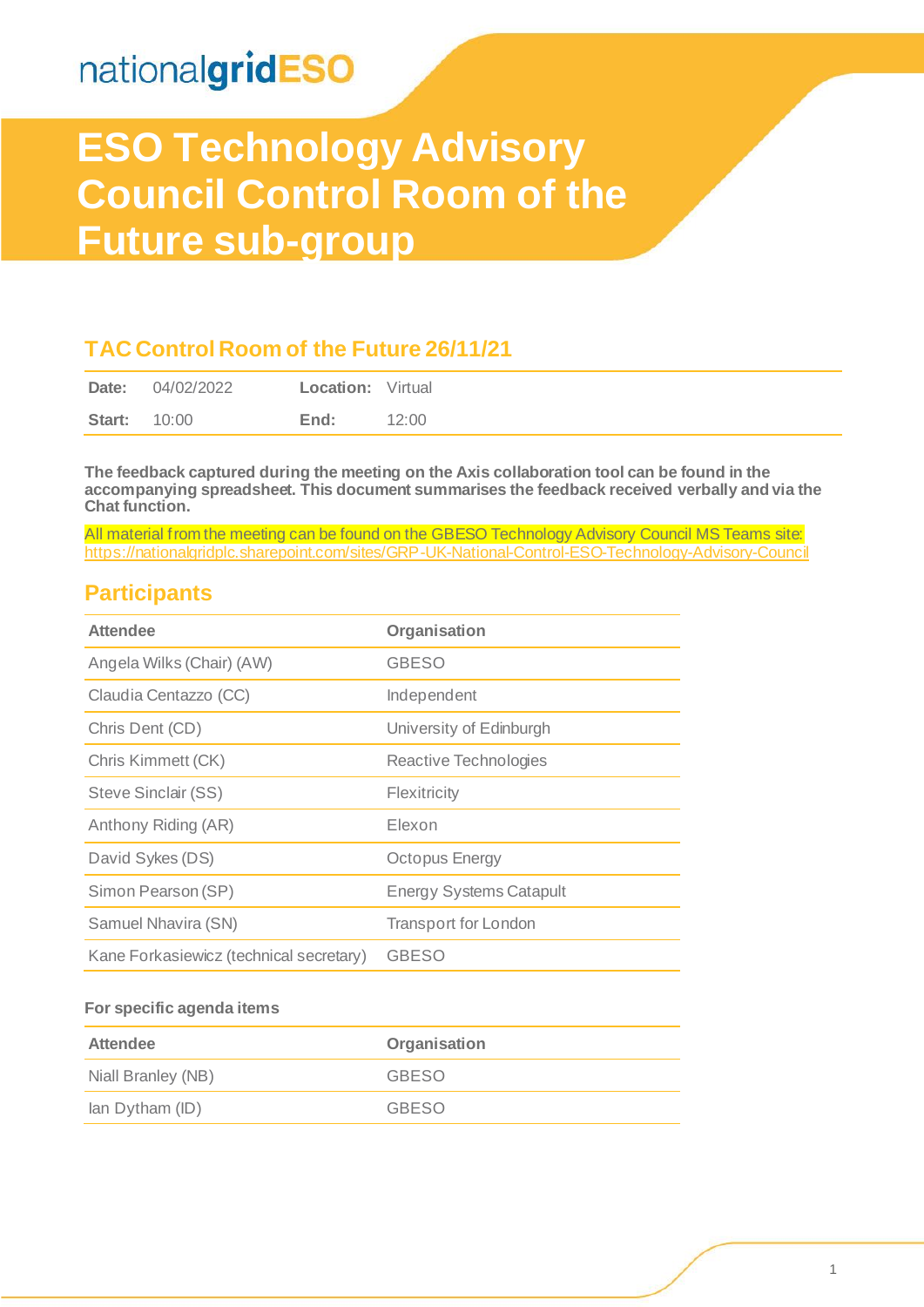# nationalgridESO

### **Apologies**

| <b>Attendee</b> | Organisation                |  |  |
|-----------------|-----------------------------|--|--|
| Rob Rome        | <b>GBESO</b>                |  |  |
| Andy Hadland    | Arenko                      |  |  |
| Peter Frampton  | Elexon                      |  |  |
| Kerri Rogan     | <b>Transport for London</b> |  |  |

### **Agenda**

| #  |                                                                                         |
|----|-----------------------------------------------------------------------------------------|
| 1. | Welcome and introductions                                                               |
| 2. | Minutes of last meeting and matters arising                                             |
| 3. | Feedback from last meeting                                                              |
| 4. | Data Analytics Platform: Data transformation & embedding a data culture &<br>discussion |
| 5. | Next meeting and calendar                                                               |
|    |                                                                                         |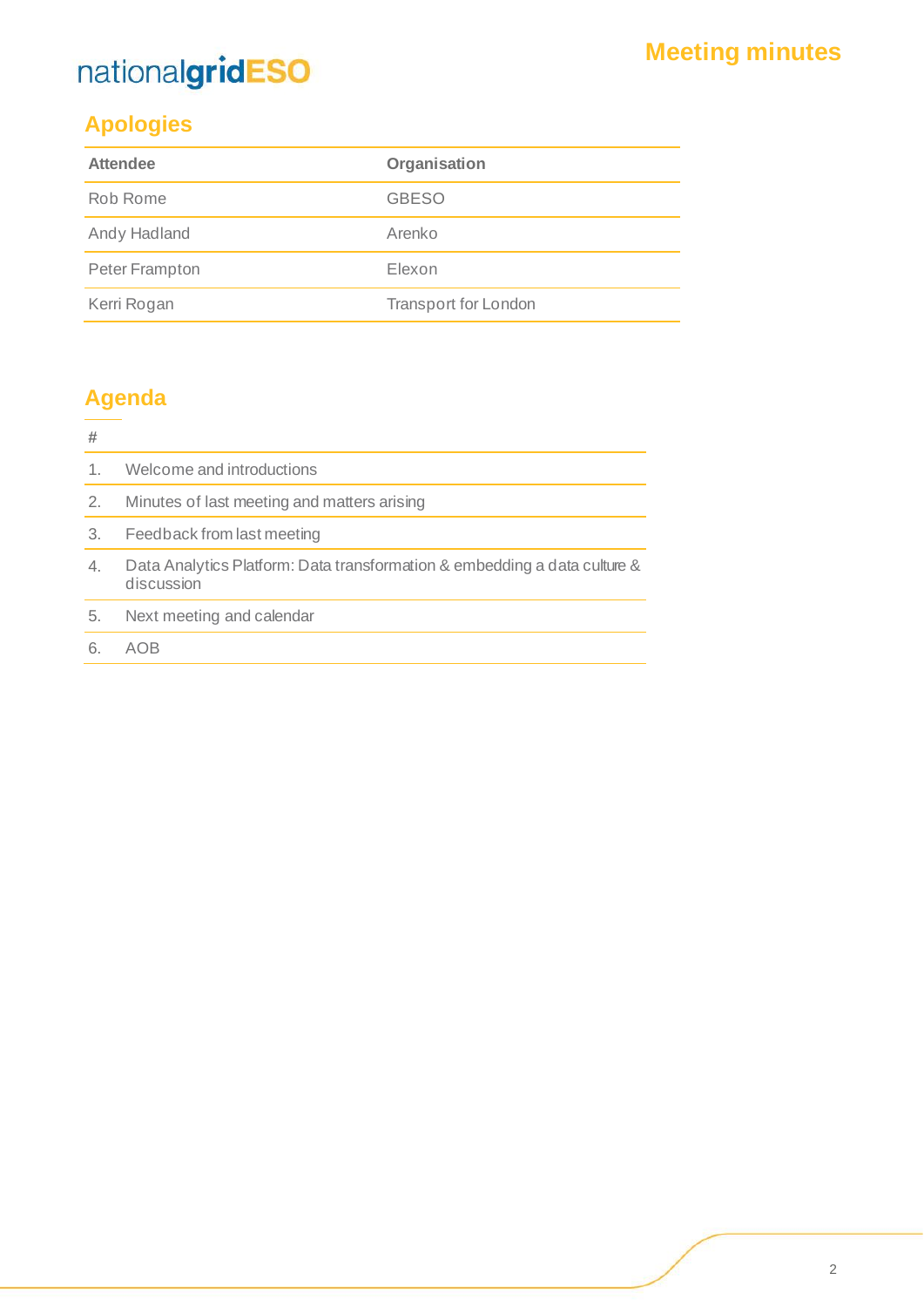### **Meeting minutes**

# nationalgridESO

### **Discussion and details**

| #  | <b>Topics discussed</b>                                                                                                                                                                                                                                                                                                                                                                                                                                                                                                                                                                                                                                                                                                                                                                                                                                                                                                                                                                                                                                                                                                                                                                                                                                                                                                                                                                                                                                                                                                                                                                                                                                       |
|----|---------------------------------------------------------------------------------------------------------------------------------------------------------------------------------------------------------------------------------------------------------------------------------------------------------------------------------------------------------------------------------------------------------------------------------------------------------------------------------------------------------------------------------------------------------------------------------------------------------------------------------------------------------------------------------------------------------------------------------------------------------------------------------------------------------------------------------------------------------------------------------------------------------------------------------------------------------------------------------------------------------------------------------------------------------------------------------------------------------------------------------------------------------------------------------------------------------------------------------------------------------------------------------------------------------------------------------------------------------------------------------------------------------------------------------------------------------------------------------------------------------------------------------------------------------------------------------------------------------------------------------------------------------------|
| 1. | <b>Welcome and introductions</b><br>The chair welcomes all members of the group for the first time. All present members give an<br>$\bullet$<br>introduction.                                                                                                                                                                                                                                                                                                                                                                                                                                                                                                                                                                                                                                                                                                                                                                                                                                                                                                                                                                                                                                                                                                                                                                                                                                                                                                                                                                                                                                                                                                 |
| 2. | Minutes of last meeting and matters arising<br>No comments on the minutes from the last meeting were raised.<br>$\bullet$                                                                                                                                                                                                                                                                                                                                                                                                                                                                                                                                                                                                                                                                                                                                                                                                                                                                                                                                                                                                                                                                                                                                                                                                                                                                                                                                                                                                                                                                                                                                     |
| 3. | <b>Feedback from the last Meeting</b><br>Since the last meeting CD and ID met to discuss how to progress building links between the<br>$\bullet$<br>research and industrial communities.<br>CD updated the group that he was offering GBESO assistance in building connections to<br>$\bullet$<br>research in two areas of interest. One area was regarding transmission / distribution system<br>coordination. The other area was towards exploring state estimation. There is a potential for<br>forming a small group of researchers to explore further ideas that could be taken forward.                                                                                                                                                                                                                                                                                                                                                                                                                                                                                                                                                                                                                                                                                                                                                                                                                                                                                                                                                                                                                                                                 |
| 4. | Data Analytics Platform: Data transformation & embedding a data culture & discussion<br>NB presented an overview of the vision behind the GBESO vision for data capability which is<br>$\bullet$<br>based upon 3 pillars consisting of people, ways of working and technology. There was a focus on<br>how ways of working is critical to be able to meet the vision. A Hub & Spoke model was<br>presented as the chosen organisational structure due to needing a mixture of centralised and de-<br>centralised data and analysis operating models.<br>NB summarised that the goal of the Data Analytics Platform (DAP) is to support GBESO<br>$\bullet$<br>activities and should: provide efficiency and data management, make data accessible both<br>internally and externally, be product focused and enable the introduction of AI.<br>In order to be successful NB highlighted how important it is to bring people along with the<br>$\bullet$<br>GBESO data transformation and one of the purposes of this session is to learn from the<br>experience within the group from data transformations they have been involved in.<br>The DAP will drive everyone onto a common technology development stack with a common<br>$\bullet$<br>codebase to leverage innovation and modelling. The need for Machine Learning (ML) has been<br>identified to scale the models developed.<br>Following the presentation NB opened the discussion with the group.<br>$\bullet$<br>SP encouraged for GBESO to recognise the data journey in that quite often data owners aren't<br>$\bullet$                                                                         |
|    | always the consumers of the data which can have unintended consequences of groups of data<br>becoming disconnected and uncontrolled. NB highlighted that GBESO is going to ensure to<br>understand the full flow of data from the source to the consumer and engage with all the parties<br>affected.<br>DS gave some positive feedback on the current approach and recommended to minimise the<br>$\bullet$<br>distance between decision makers and data producers. NB explained that data stewards were<br>going to be embedded within business teams that encompass data analysis and data<br>management skillsets.<br>DS also emphasised the challenges involved in bringing people across to new platforms, NB's<br>$\bullet$<br>strategy is to show users the benefits of a new platform to help get them on board.<br>SP highlighted how critical trust in data sources is and that the trust is always focused around the<br>$\bullet$<br>documentation but also gained through checking and validating the data regularly. One potential<br>pitfall with a Hub and Spoke is around the cultural challenges for people that are confined to<br>working in certain areas. The benefits of having one team that combines data science and data<br>analysis skills was re-enforced. NB is going to explore brining the expertise within a central team.<br>A question was posed to the group specifically around how to scale ML into processes and how<br>to build confidence on ML based decision making. SP mentioned that ML operations is different<br>for every organisation, a good starting point is to work out where ML ops sits within GBESO. |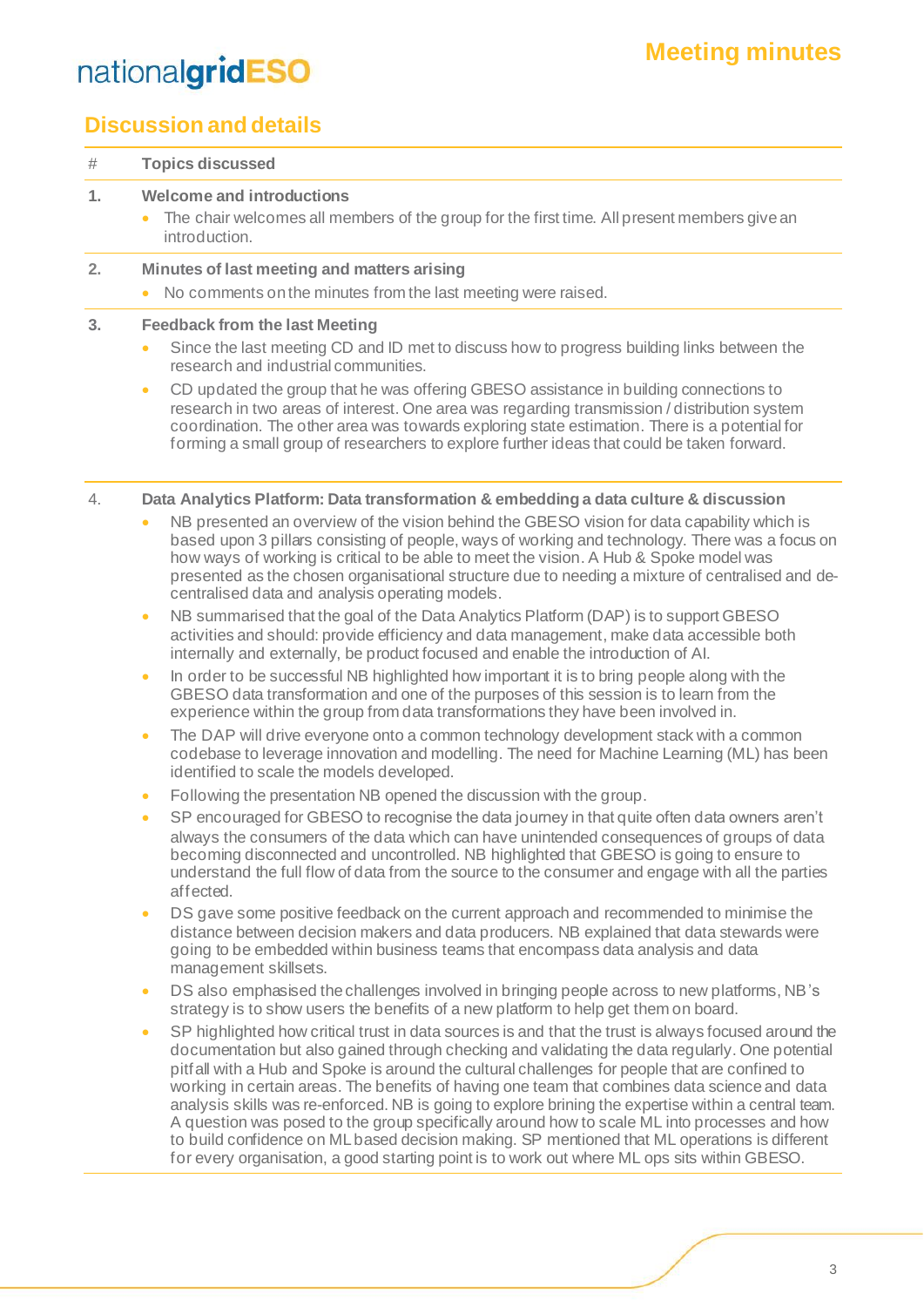### **Meeting minutes**

## nationalgridESO

- DS raised a discussion around the difference between real-time ML ops or batch ML ops and it is very important to understand the requirements for the relevant application before investing to start building the right experience. It was also suggested to think about coding data management documentation which negates the burden of trying to maintain parallel documentation. DS offered to share show NB Octopus Energy's DBT code within their ML ops team. A suggested starting point is to focus on a central data team before embedding within other parts of the business.
- CD shared his experience from the National Grid ESO digital twin programme in the context of implementation where there are challenges in building the right skillsets to implement algorithms where it is essential to have a clear specification for the data dependencies. CD offered to share further experiences of these challenges separately.
- CC expressed how important it is for a central data team to be part of the business model. NB mentioned that the current goal is to deliver DAP to be workable from day 1 and to enable a journey of continuous improvement.
- SP gave an example on previous experience of ML in the telecoms industry to demonstrate that there are different applications for ML operations and for certain applications batch ML is more suitable however sometimes real-time ML operations is needed. The example is the system in place to mitigate the failure of a cell tower by automatically rediverting telecoms traffic to a different route. This is essential due to the volume and complexity of the network and the importance of doing it very quickly which makes it essential to be a real-time algorithm rather than a batch algorithm. Parallels can be drawn with GBESO requirements for speed in a highvolume, complex application.
- AR provided an observation on the people side of a data transformation in that trust is very important to maintain as if it is lost it can be very difficult to regain. Very good communication with key workers ensures building trust and an incremental approach instead of a big bang approach will enable people to evolve with the transformation. NB wants to explore and identify some applications for new platforms and work with key users and capture user stories to share with the wider GBESO to show them the benefits of moving their data and applications to a new platform.
- CD reminded the group to be very clear of definitions because different organisations and individuals have different interpretations of certain terms. One such example is ML it is often used in a broad sense, but some people have very specific interpretations of it. NB mentioned compiling a list of clear definitions to ensure that everyone has a common understanding of terms that could have multiple interpretations.
- DS suggested providing new sets of tools to people without forcing them to be used but to let people test and experiment with them to enable them to see benefits for themselves. DS expressed the value in embedding tool experts within operational teams.
- SS suggested that the data analysts should shadow the operational teams to understand the business processes and it makes it much easier to successfully migrate applications if the data scientists can see the previous applications in action.
- SN gave an example of previous implementation of control room automation in the context of real-time rail track switching. Previously it was a demanding process to routinely switch preparation for traffic and following traffic. As it was a routine activity it was able to be automated however it was brought in top-down which left some people concerned around the intentions for the change.
- AW mentioned the challenges in automations within the transmission function as there are so many variables impacted by reliability and raised it as an area that should be explored further.

#### **5. Next meeting and calendar**

- The chair will send out another poll to ascertain the best time for the next meeting.
- **6. AOB**
	- There was no AOB.

The chair closed the meeting by thanking members for their participation.